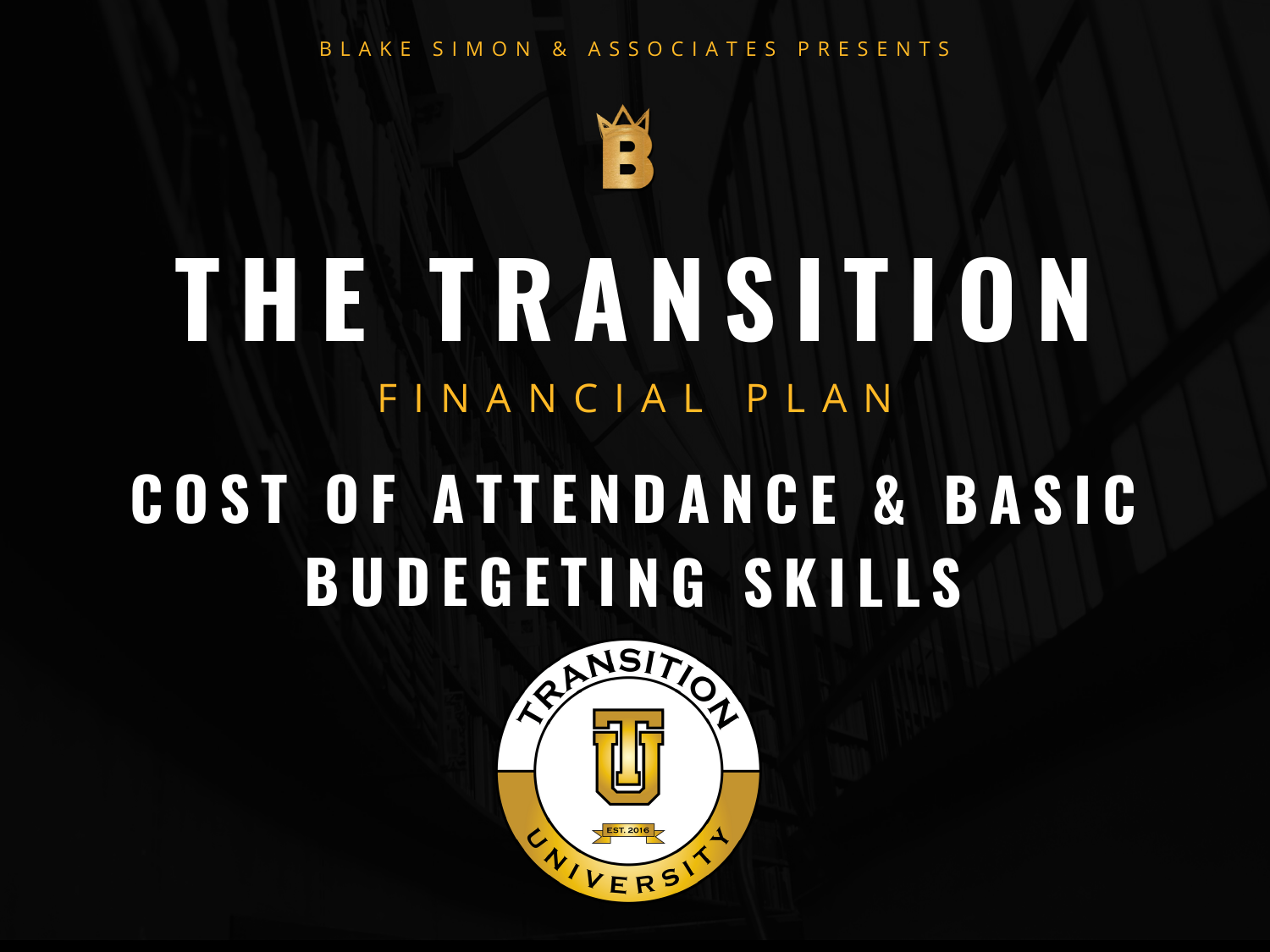# **C O S T O F A T T E N D A N C E**

### **Cost of Attendance (COA)** is

the figure provided by the college/university that ESTIMATES the total cost per semester or year.

Components may include **tuition**, **books**, **room** and **board**, **travel**. and other **miscellaneous fees**.

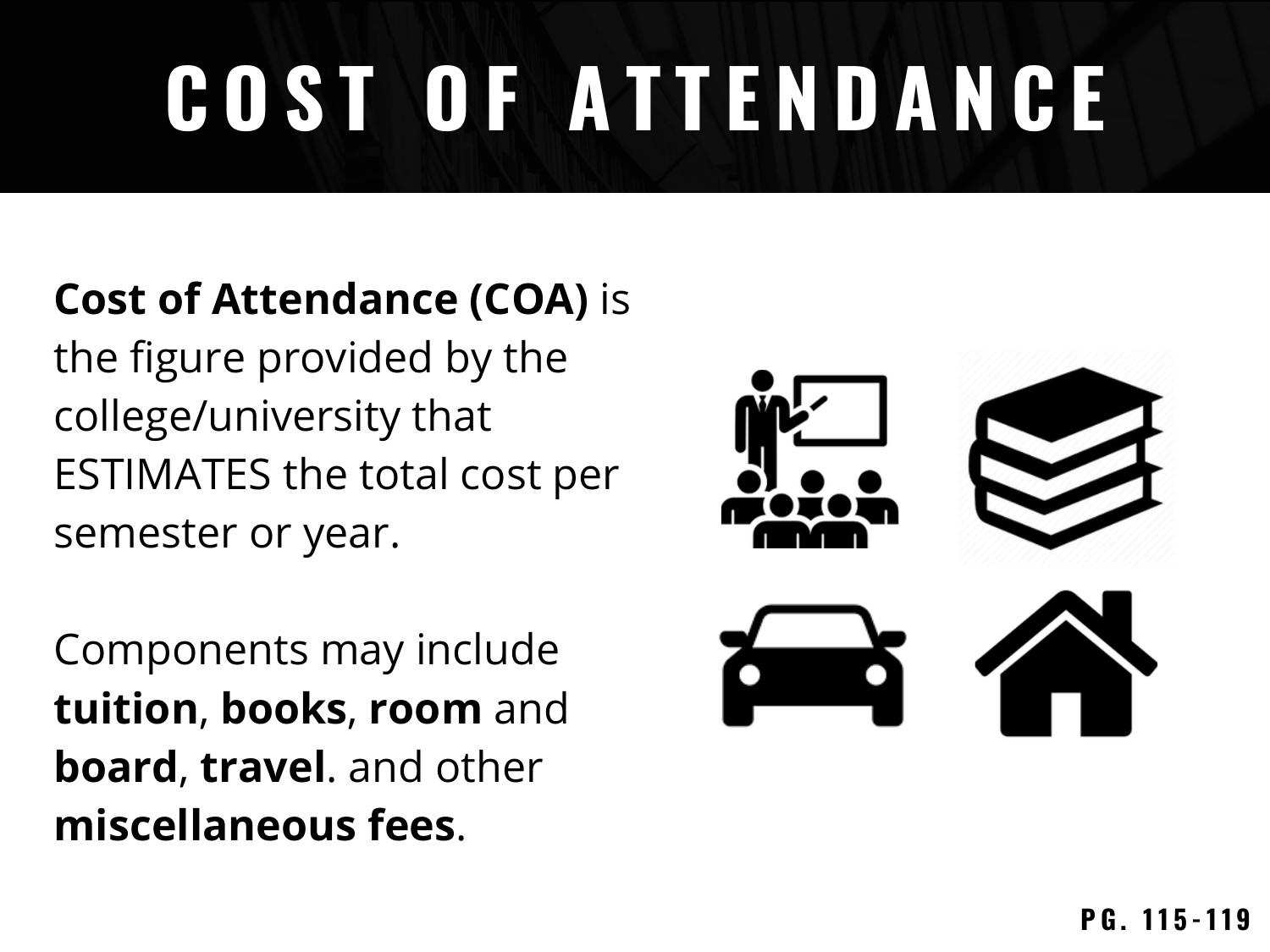#### **EXAMPLE**

#### **ESTIMATED COST OF ATTENDANCE (COA)**

| <b>Components of COA</b>     | <b>Resident Living (On Campus)</b>          |  |
|------------------------------|---------------------------------------------|--|
| <b>Tuition &amp; Fees</b>    | \$15,000 full-time (\$7500 per<br>semester) |  |
| Room & Board                 | \$5000 (\$2500 per semester)                |  |
| <b>Books &amp; Supplies</b>  | \$2000                                      |  |
| <b>Travel/Transportation</b> | \$1500                                      |  |
| <b>Miscellaneous</b>         | \$2000                                      |  |
| TOTAL                        | \$25,500 (12,750 per semester)              |  |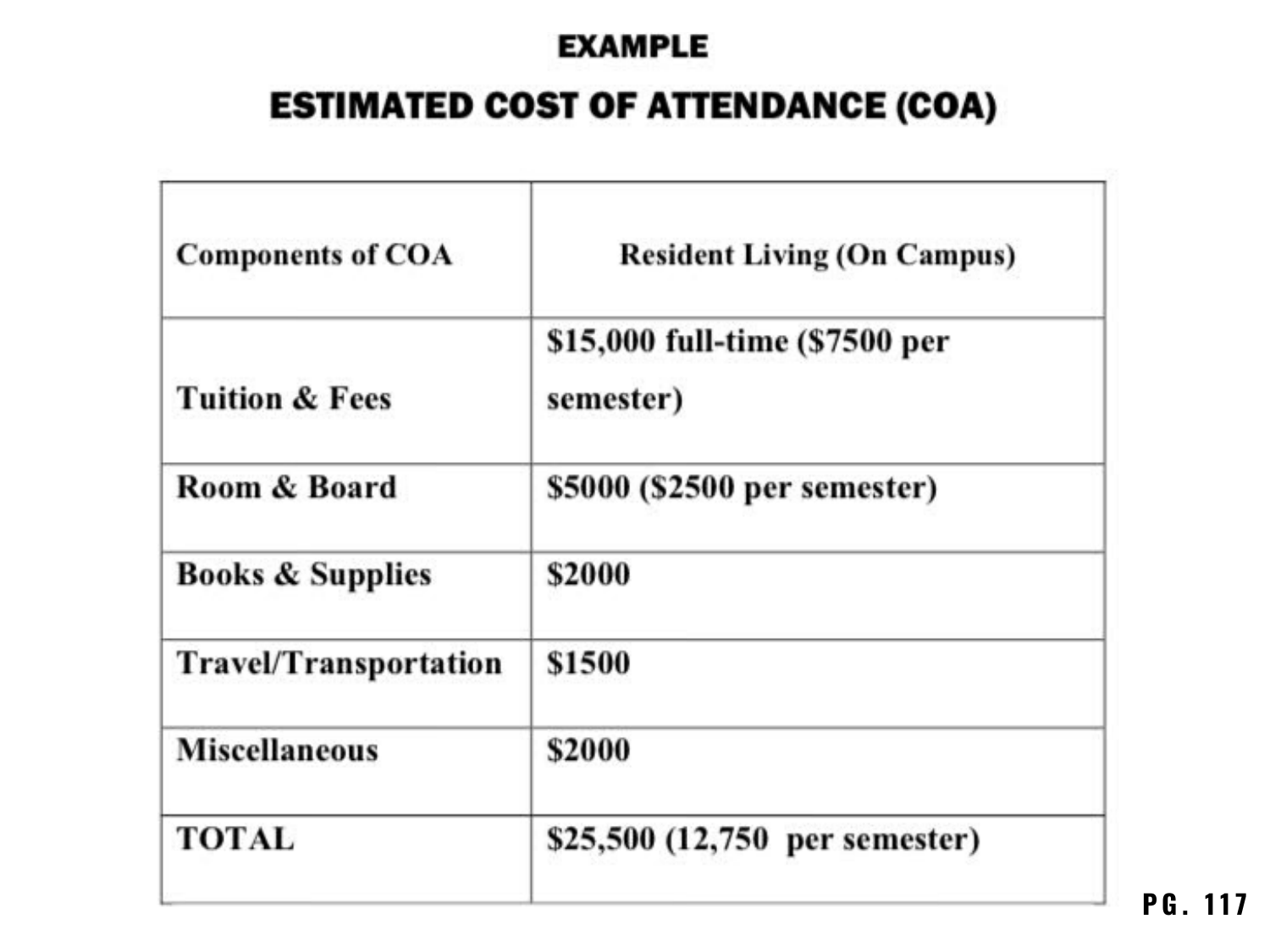## **D I R E C T C O A**

Every college/university has an **ESTIMATED** cost, but your job is to DO THE MATH. Determine will your **DIRECT** cost.

The components you should consider when determining direct cost are **Tuition**, **Housing (Room & Board)**, **Meal Plan**, and **Laundry** (may be included with meal plan). Additional expenses are variable.

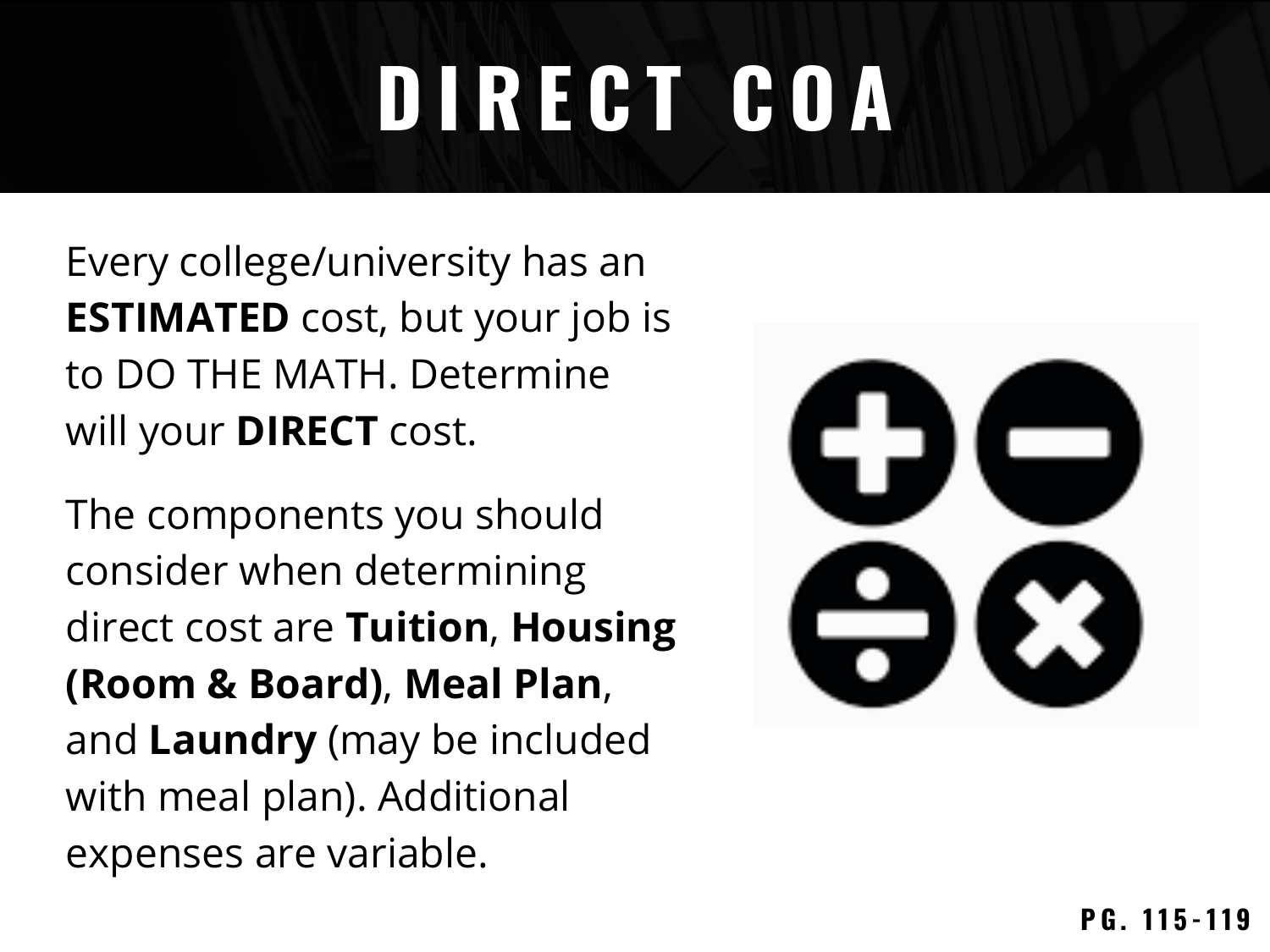## **B U D G E T I N G B A S I C S**

**Income** (What is coming in and how often?) vs. **Expenses** (What is going out and how often?)

**Fixed expenses** (cost does not change)

vs.

### **Variable expenses** (cost

changes)

| ľ | $\mathcal{L}^{\mathcal{A}}$ |  |
|---|-----------------------------|--|
|   |                             |  |
|   |                             |  |